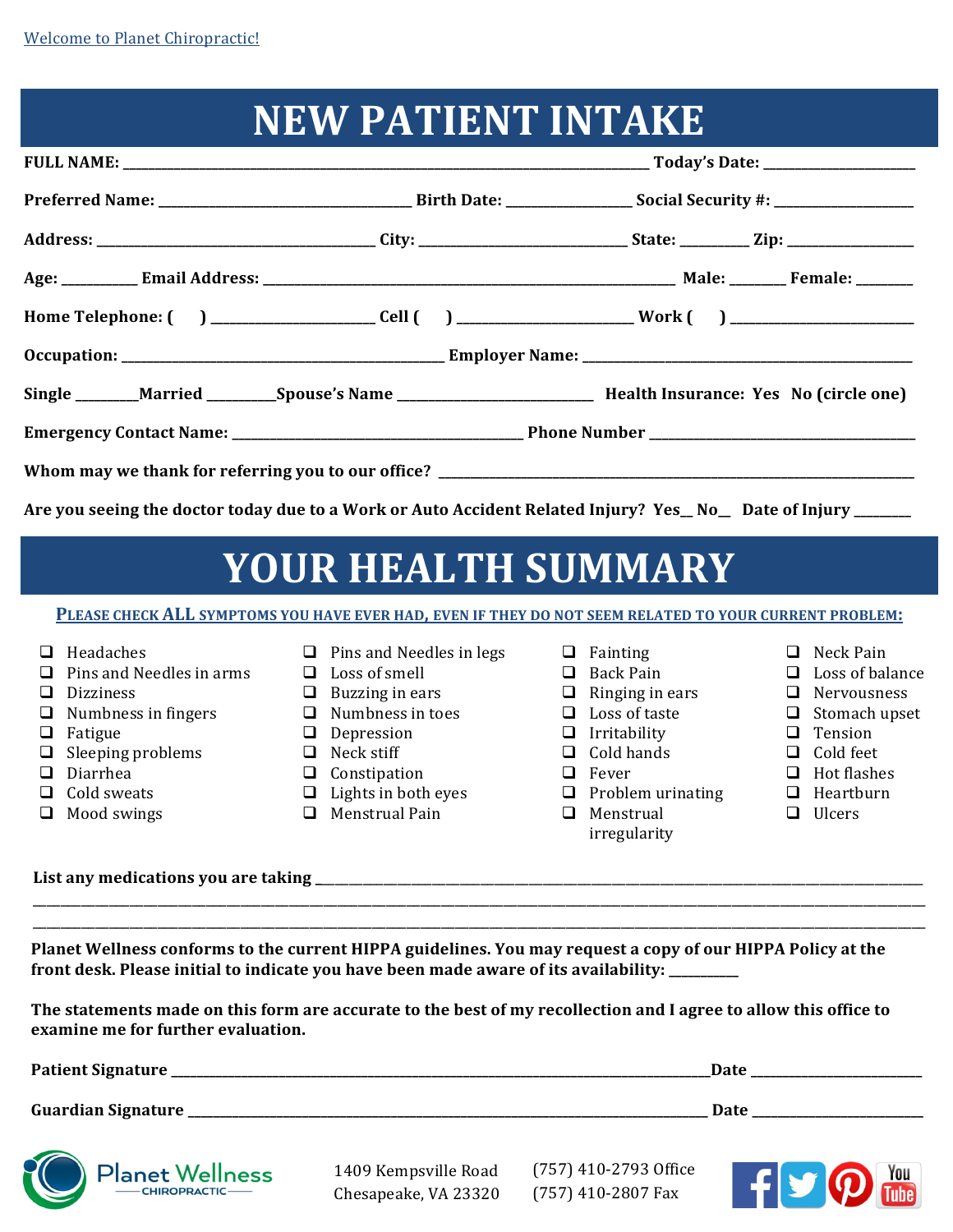### **TERMS OF ACCEPTANCE**

When a person seeks Chiropractic care and we accept a person for such care it is essential for both to be working towards the same objective. Chiropractic has only one goal. It is important that each person understand both the objective and the method that will be used to attain it. This will prevent confusion.

Adjustment: A specific application of forces to facilitate the body's correction of the vertebral subluxation. Our chiropractic method of correction is by specific adjustments of the spine.

**Vertebral Subluxation:** A misalignment of one or more of the 24 vertebrae in the spine resulting in nerve dysfunction, resulting in the lessening of the body's innate ability to express its maximum health potential.

We do not offer to diagnose or treat any disease other than the vertebral subluxation. However, if we encounter nonchiropractic or unusual findings, we will advise you. If you desire advice, diagnosis or treatment for those findings we recommend that you seek another healthcare provider.

Regardless of what the disease is called, we do not offer to treat it. Nor do we offer advice regarding treatment prescribed by others. OUR ONLY PRACTICE OBJECTIVE is to locate, analyze and correct vertebral subluxation by specific adjustments.

I authorize release of any information necessary to process my insurance claims and assign and request payment directly to my chiropractor. I understand that Planet Wellness will prepare any necessary forms to assist me in submitting claims to my insurance provider and credit my account when payment is received. However, I clearly understand that all services rendered to me are charged to me and I am responsible for payment unless other arrangements are made. In the event of non-payment, it is agreed that I will be responsible for all costs of collections including collection agency fees of 25.0% of the amount owed and/or any related court costs/attorney's fees.

I show the same of the statements is the statement of the statements is the statements.

(Print Name)

**Signature**: \_\_\_\_\_\_\_\_\_\_\_\_\_\_\_\_\_\_\_\_\_\_\_\_\_\_\_\_\_\_\_\_\_\_\_\_\_\_\_\_\_\_\_\_\_\_\_\_\_\_\_\_\_  **Date**: \_\_\_\_\_\_\_\_\_\_\_\_\_\_\_\_\_\_\_\_\_\_\_\_\_\_\_

## **CONSENT TO EVALUATE AND ADJUST A**

| being the parent or legal guardian of                                                                                    | have read and |
|--------------------------------------------------------------------------------------------------------------------------|---------------|
| fully understand the above terms of acceptance and hereby grant permission for my child to receive chiropractic care. If |               |
| you agree, sign below:                                                                                                   |               |

**Signature**: \_\_\_\_\_\_\_\_\_\_\_\_\_\_\_\_\_\_\_\_\_\_\_\_\_\_\_\_\_\_\_\_\_\_\_\_\_\_\_\_\_\_\_\_\_\_\_\_\_\_\_\_\_\_ **Date**: \_\_\_\_\_\_\_\_\_\_\_\_\_\_\_\_\_\_\_\_\_\_\_\_\_\_\_

### **PREGNANCY RELEASE**

This is to certify that to the best of my knowledge, I am not pregnant and the doctors at Planet Wellness and the staff have my permission to perform X-rays. I have been advised that an X-ray can be hazardous to an unborn child.

Date of last menstrual period: \_\_\_\_\_\_\_\_\_\_\_\_\_\_\_\_\_\_\_\_\_\_\_\_\_\_\_\_\_\_\_\_

**Signature**: \_\_\_\_\_\_\_\_\_\_\_\_\_\_\_\_\_\_\_\_\_\_\_\_\_\_\_\_\_\_\_\_\_\_\_\_\_\_\_\_\_\_\_\_\_\_\_\_\_\_\_\_\_\_ **Date**: \_\_\_\_\_\_\_\_\_\_\_\_\_\_\_\_\_\_\_\_\_\_\_\_\_\_\_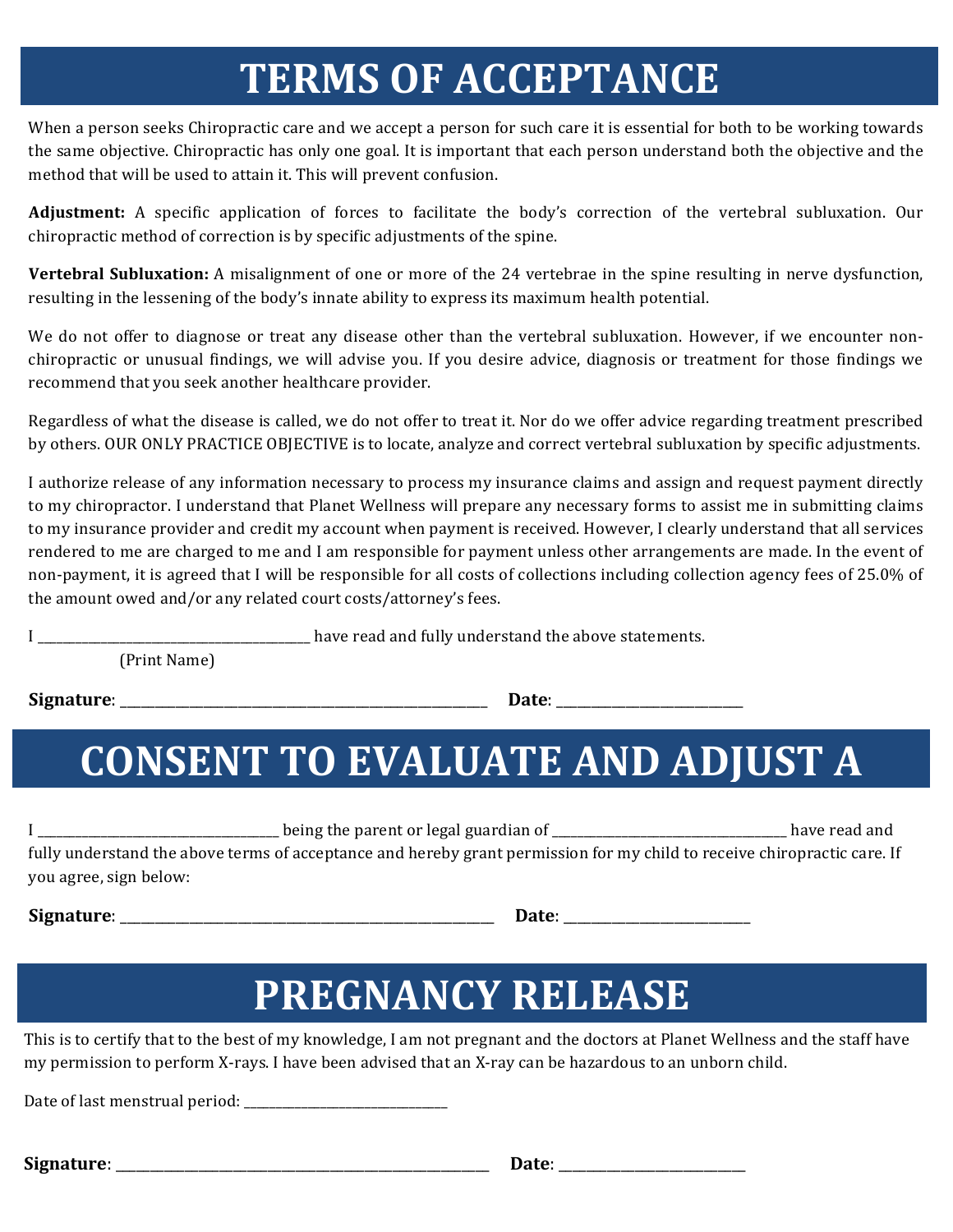#### **HEALTH HISTORY OF FAMILY MEMBERS**

#### The reason for this form is to assist the doctor by providing past health history **information for his review.**

| <b>Condition</b>             | <b>Self</b> | <b>Father</b> | <b>Mother</b> | <b>Spouse</b> | <b>Brothers</b> | <b>Sisters</b> | <b>Children</b> |
|------------------------------|-------------|---------------|---------------|---------------|-----------------|----------------|-----------------|
| <b>Arthritis</b>             |             |               |               |               |                 |                |                 |
| <b>Asthma</b>                |             |               |               |               |                 |                |                 |
| <b>Back Trouble</b>          |             |               |               |               |                 |                |                 |
| <b>Cancer</b>                |             |               |               |               |                 |                |                 |
| Constipation                 |             |               |               |               |                 |                |                 |
| <b>Diabetes</b>              |             |               |               |               |                 |                |                 |
| <b>Difficulty Sleeping</b>   |             |               |               |               |                 |                |                 |
| <b>Disc Problems</b>         |             |               |               |               |                 |                |                 |
| <b>Ear Problems</b>          |             |               |               |               |                 |                |                 |
| Emphysema                    |             |               |               |               |                 |                |                 |
| <b>Epilepsy/Seizures</b>     |             |               |               |               |                 |                |                 |
| <b>Fatigue</b>               |             |               |               |               |                 |                |                 |
| <b>Headaches</b>             |             |               |               |               |                 |                |                 |
| <b>Heart Trouble</b>         |             |               |               |               |                 |                |                 |
| <b>High Blood Pressure</b>   |             |               |               |               |                 |                |                 |
| <b>Kidney Trouble</b>        |             |               |               |               |                 |                |                 |
| <b>Migraine</b>              |             |               |               |               |                 |                |                 |
| <b>Nervousness</b>           |             |               |               |               |                 |                |                 |
| <b>Neck Pain</b>             |             |               |               |               |                 |                |                 |
| <b>Numbness</b>              |             |               |               |               |                 |                |                 |
| <b>Pinched Nerve</b>         |             |               |               |               |                 |                |                 |
| <b>Scoliosis</b>             |             |               |               |               |                 |                |                 |
| <b>Sinus &amp; Allergies</b> |             |               |               |               |                 |                |                 |
| <b>Stomach Trouble</b>       |             |               |               |               |                 |                |                 |